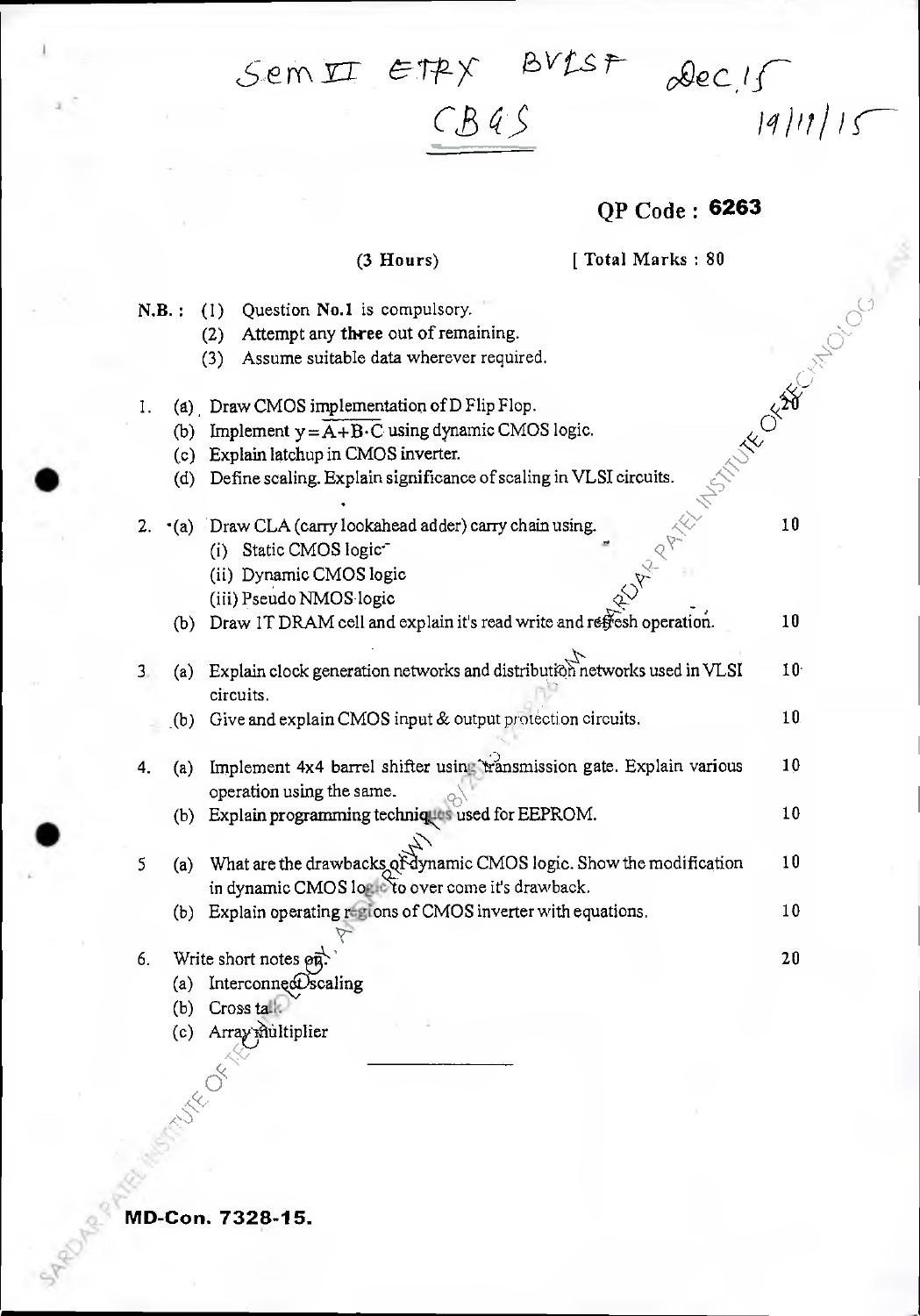*E- Sem*  $\text{IF } (c\beta 43)$  *(ETRX)*  $\beta |12|15$ 

*P --T-*

QP Code : **6390** 

(3 Hours) [ Total Marks : 80 + or contractor

**145)** 

 $\mathbb{X}^{\mathbb{Z}}$  $\delta^7$ 

N. B. : (1) Question No. 1 is compulsory.

- (2) Solve any three questions out of remaining five questions.
- (3) Figures to the right indicate full marks.
- 1. (a) Draw and explaian gate characteristics of SCR.
	- (b) Differentiate between symmetrical IGBT and asymmetrical 'IGBT
	- (c) Draw output voltage waveform for the circuit given below. Draw  $\sigma$  5 waveform with scale.

(d) Explain in brief why harmonic neutrilis  $\alpha$  is necessary in the output 5 of inverter.

 $\propto$   $50^\circ$ 

- 2. (a) Explain the working of dual converter with all far avadronts of operation.  $10$ Draw circuit diagram and waveforms.
	- (b) Draw and explain of working of buck boost converter with the help of  $10$ circuit diagram and wave turns. Derive the relation for output voltage.
- 3. (a) Explain three phase bridge inverter with 120 $^{\circ}$  conduction mode. Draw 10 circuit diagram and waveforms.
	- (b) With the help of circuit diagram and waveforms explain bi-directional 10 AC contrel eircuit using TRAC & DIAC.
- 4. (a) Explain semiconverter circuit for the conversion of AC to DC. Draw  $10$ waveforms for  $\alpha = 60^{\circ}$ . Explain how it eliminates the need of prewheeling diode in case of R-L Load to increase the power factor.

Explain class D commutation circuit with the help of circuit diagram  $10$  and waveforms.

[ TURN OVER

# ROAMA PRICE AND MESSIN **MD-Con. 10378-15.**

 $230V$ 

AC

 $7012$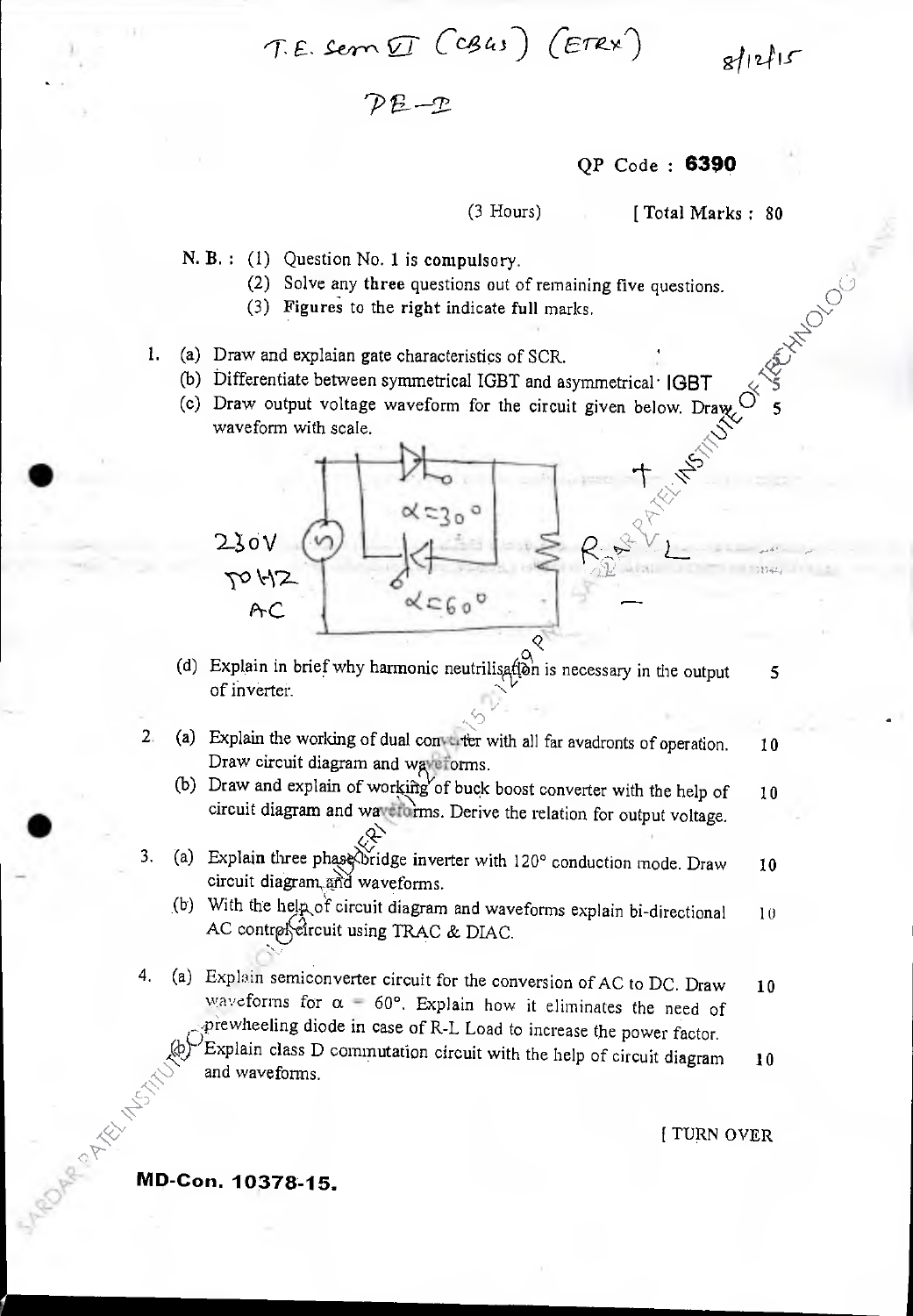- P-**%** *Q*  5742

- 5. (a) Explain in detail SOA of MOSFET.<br>5. (a) Explain pultiple pulse width modulation to control the output of inverter 10
	- (b) Explain multiple pulse width modulation to control the output of inverter with sine wave as a reference signal. text Or
	- (c) What do you understand by cycloconverter. Draw single phase cycloconverter with circuit diagram and waveforms.
- 6. (a) Draw and explain three phase fully controlled bridge rectifier with R load in contineous mode. Derive the relation for output voltage.  $\aleph$ 
	- (b) A single phase semiconverter is operated from 120V 50 HZ ac. supply  $\sim 10$ The load resistance is 10 ohm. If the average output voltage is 2 of the maximum possible average output voltage. Determine.
		- (i) Firing angle  $\bigwedge^{\bigwedge^{\bullet}}$
		- (ii) RMS and average output current
		- (iii) RMS and average thysistor current,

**NOCH MANUSCRIPTION AND SOLUTION ROOM** 

*• AN) rk>*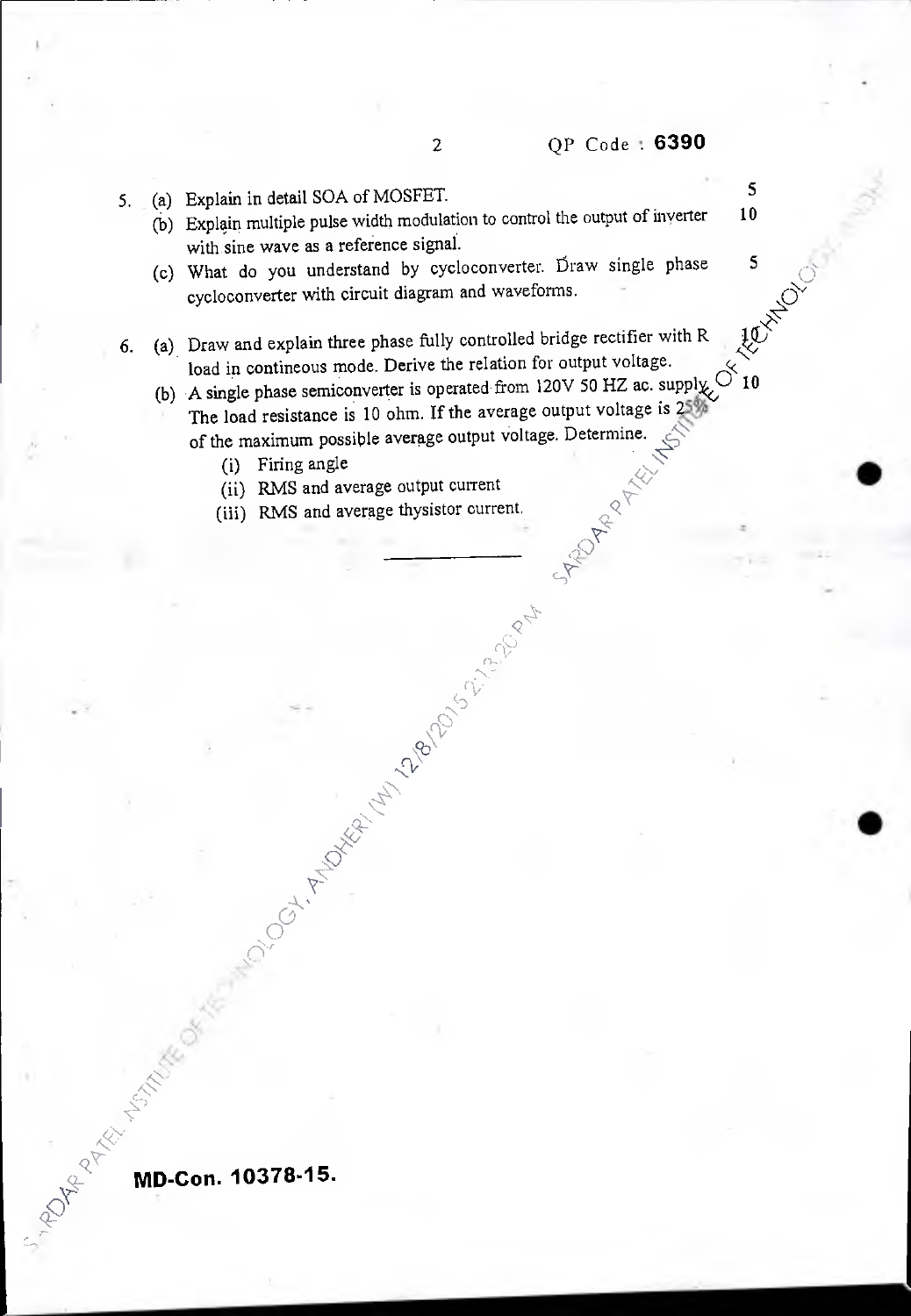*E* · sern  $\bigcup_{X}$  (*ETRX*) *(CB as*) *P* 

### Q.P. Code: **6432**

## (3 Hours) [Total Marks : 80

 $14/12/15$ 

10

N.B. : (1) Question No.1 is compulsory.

- (2) Answer any three questions from remaining five question.
- (3) All questions carry equal marks.
- 1. (a) Justify: In impulse invariance transformation method there is many to one  $\ll 5$ mapping of poles from s-plane to z-plane.<br>(b) Find the number of computations required to compute 32 point DFT  $\frac{1}{\sqrt{2}}$ , 5
	- direct calculation and by using FFT algorithm. Also find the computational complexity.
	- (c) Compare DSP processor and microprocessor.
	- (d) Compare fixed point arithmetic and floating point arithmetic.  $\frac{5}{5}$
- 2. (a) Find the DFT of the following sequence using Radix  $\mathcal{D}$ IF FFT algorithm  $x(n) = \{1, 2, 3, 4, 4, 3, 2, 1\}$ 
	- (b) Compute the circular convolution of the sequences using  $DFT$  and IDFT 10 approach.

 $x_i(n)$  {1, 2, 0}  $x_2(n) = \{2, 2, 1, 1\}$ 

3. (a) Design a Low pass FIR filter with 11 coefficients for the following  $10$ specifications. Passband frequency edge = 0.25KHz and sampling  $frequency = 1$  KHz

Use rectangular window in the design.

- (b) Explain frequency sampling method of designing FIR filter.
- $\breve{\gamma}$ 4. (a) Use bilinear transformation to obtain a digital filter of notch frequency  $10^{75}$  75Hz and sampling frequency of 200 Hz, for a given normalized second

order filter having transfer function  $H(S) = \frac{S^2 + 1}{S^2 + S^2}$  $s^2 + s + 1$ 

(b) Design a Butterworth lowpass filter to meet the following specifications. Passband gain = 0.89 Passband frequency edge = 30Hz 4ttenuation = 0.20 10

Stopband edge =  $75\rm{Hz}$ 

**<sup>&</sup>lt;a-- MD-Con. 11284-15.** 

 $z_{\rm p}$ 

 $\leq$ 

C P

**ORX**